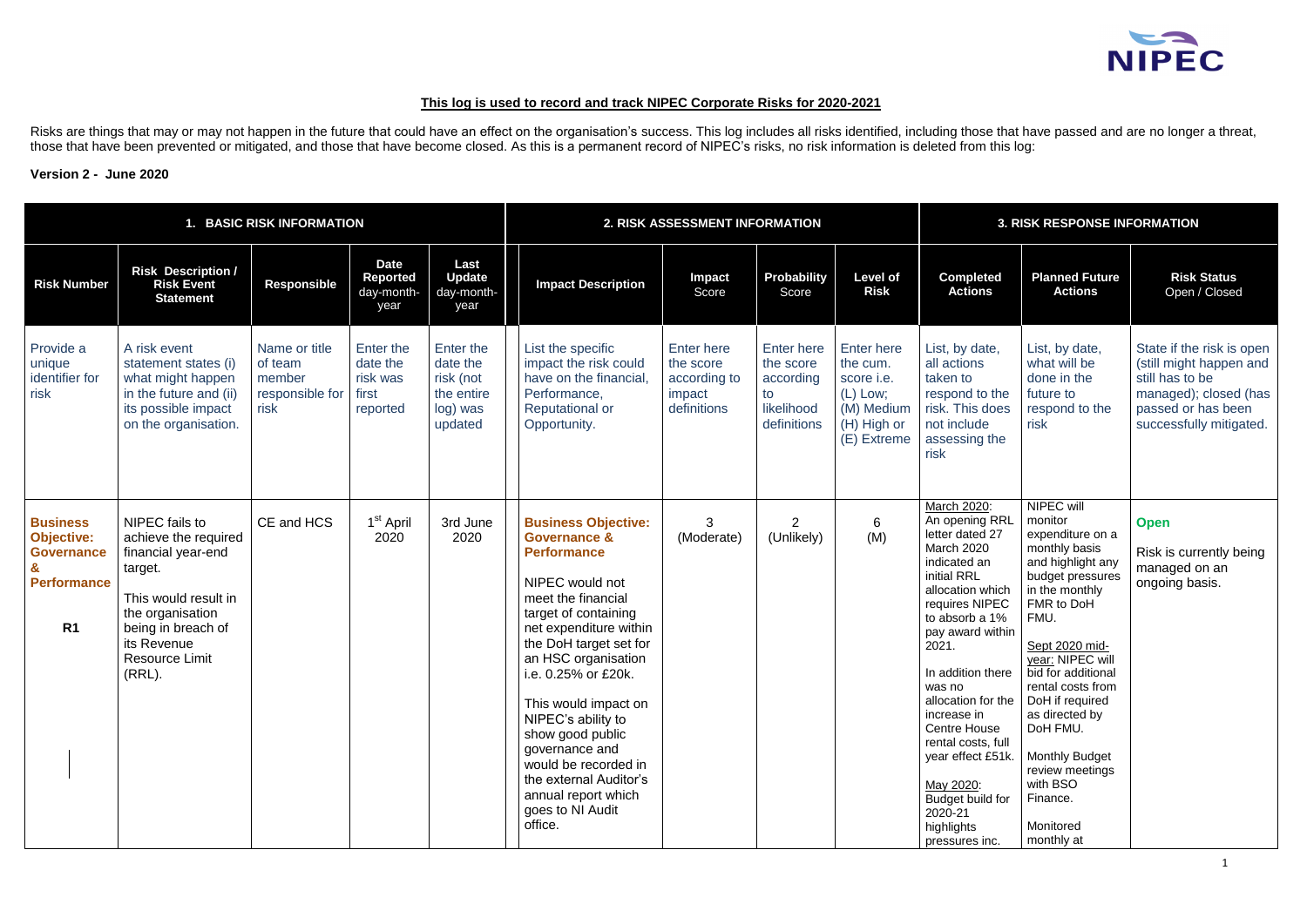|  |  |  |  | 3.04% uplift in<br>BSO SLA costs<br>for 2020-21. |
|--|--|--|--|--------------------------------------------------|
|  |  |  |  |                                                  |
|  |  |  |  |                                                  |
|  |  |  |  |                                                  |
|  |  |  |  |                                                  |
|  |  |  |  |                                                  |
|  |  |  |  |                                                  |
|  |  |  |  |                                                  |
|  |  |  |  |                                                  |
|  |  |  |  |                                                  |
|  |  |  |  |                                                  |
|  |  |  |  |                                                  |
|  |  |  |  |                                                  |
|  |  |  |  |                                                  |
|  |  |  |  |                                                  |
|  |  |  |  |                                                  |
|  |  |  |  |                                                  |
|  |  |  |  |                                                  |
|  |  |  |  |                                                  |

| t in<br>:osts<br>$\blacksquare$ | <b>Business Team</b><br>meetings and one<br>to one meetings<br>between CE and<br>HCS.       |  |
|---------------------------------|---------------------------------------------------------------------------------------------|--|
|                                 | Quarterly<br>monitoring at the<br><b>Council and Audit</b><br>& Risk Committee<br>meetings. |  |
|                                 |                                                                                             |  |
|                                 |                                                                                             |  |
|                                 |                                                                                             |  |
|                                 |                                                                                             |  |
|                                 |                                                                                             |  |
|                                 |                                                                                             |  |
|                                 |                                                                                             |  |
|                                 |                                                                                             |  |
|                                 |                                                                                             |  |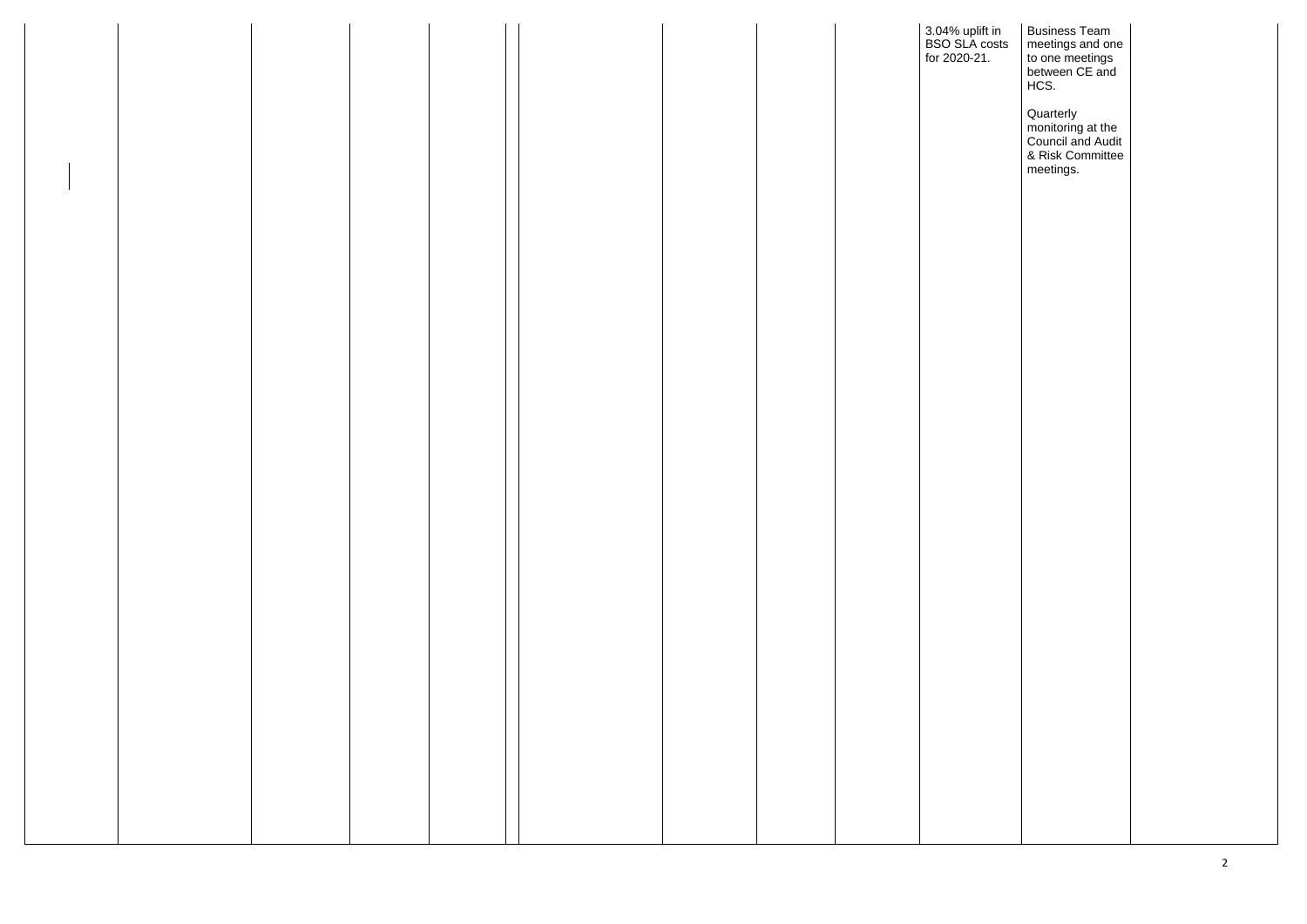|                                                                                                   |                                                                                                                                    | 1. BASIC RISK INFORMATION                                     |                                                        |                                                                         | 2. RISK ASSESSMENT INFORMATION                                                                                                                                                                                                                                                                                                                                                                                                                                                                                                                                                                                                                                                                                                                                                |                                                                         |                                                                                |                                                                                                       | <b>3. RISK RESPONSE INFORMATION</b>                                                                                                                                                                                                                                                                                                                                                                                                                          |                                                                                                                                                                                                                                                                                                                                                                                                                                                                                          |                                                                                                                                                   |  |
|---------------------------------------------------------------------------------------------------|------------------------------------------------------------------------------------------------------------------------------------|---------------------------------------------------------------|--------------------------------------------------------|-------------------------------------------------------------------------|-------------------------------------------------------------------------------------------------------------------------------------------------------------------------------------------------------------------------------------------------------------------------------------------------------------------------------------------------------------------------------------------------------------------------------------------------------------------------------------------------------------------------------------------------------------------------------------------------------------------------------------------------------------------------------------------------------------------------------------------------------------------------------|-------------------------------------------------------------------------|--------------------------------------------------------------------------------|-------------------------------------------------------------------------------------------------------|--------------------------------------------------------------------------------------------------------------------------------------------------------------------------------------------------------------------------------------------------------------------------------------------------------------------------------------------------------------------------------------------------------------------------------------------------------------|------------------------------------------------------------------------------------------------------------------------------------------------------------------------------------------------------------------------------------------------------------------------------------------------------------------------------------------------------------------------------------------------------------------------------------------------------------------------------------------|---------------------------------------------------------------------------------------------------------------------------------------------------|--|
| <b>Risk Number</b>                                                                                | <b>Risk Description /</b><br><b>Risk Event</b><br><b>Statement</b>                                                                 | <b>Responsible</b>                                            | <b>Date</b><br><b>Reported</b><br>day-month-<br>year   | Last<br><b>Update</b><br>day-month-<br>year                             | <b>Impact Description</b>                                                                                                                                                                                                                                                                                                                                                                                                                                                                                                                                                                                                                                                                                                                                                     | <b>Impact</b><br>Score                                                  | Probability<br>Score                                                           | <b>Level of</b><br><b>Risk</b>                                                                        | <b>Completed</b><br><b>Actions</b>                                                                                                                                                                                                                                                                                                                                                                                                                           | <b>Planned Future</b><br><b>Actions</b>                                                                                                                                                                                                                                                                                                                                                                                                                                                  | <b>Risk Status</b><br>Open / Closed                                                                                                               |  |
| Provide a<br>unique<br>identifier for<br>risk                                                     | A risk event<br>statement states (i)<br>what might happen<br>in the future and (ii)<br>its possible impact<br>on the organisation. | Name or title<br>of team<br>member<br>responsible for<br>risk | Enter the<br>date the<br>risk was<br>first<br>reported | Enter the<br>date the<br>risk (not<br>the entire<br>log) was<br>updated | List the specific<br>impact the risk could<br>have on the financial,<br>Performance,<br><b>Reputational or</b><br>Opportunity.                                                                                                                                                                                                                                                                                                                                                                                                                                                                                                                                                                                                                                                | <b>Enter here</b><br>the score<br>according to<br>impact<br>definitions | <b>Enter here</b><br>the score<br>according<br>to<br>likelihood<br>definitions | <b>Enter here</b><br>the cum.<br>score i.e.<br>$(L)$ Low;<br>(M) Medium<br>(H) High or<br>(E) Extreme | List, by date,<br>all actions<br>taken to<br>respond to the<br>risk. This does<br>not include<br>assessing the<br>risk                                                                                                                                                                                                                                                                                                                                       | List, by date,<br>what will be<br>done in the<br>future to<br>respond to the<br>risk                                                                                                                                                                                                                                                                                                                                                                                                     | State if the risk is open<br>(still might happen and<br>still has to be<br>managed); closed (has<br>passed or has been<br>successfully mitigated. |  |
| <b>Business</b><br><b>Objective:</b><br><b>Governance</b><br><b>Performance</b><br>R <sub>2</sub> | Unable to fully<br>achieve its business<br>objectives as stated<br>in the draft 'NIPEC<br><b>Business Plan</b><br>2020-21'         | Senior<br>Management<br>Team                                  | 1st April<br>2020                                      | 3rd June<br>2020                                                        | <b>Business Objective:</b><br><b>Governance &amp;</b><br><b>Performance</b><br>Due to emergency<br>responses to Covid 19<br><b>NIPECs stakeholders</b><br>cannot engage in the<br>majority of<br>professional business<br>plan objectives. In<br>addition the<br>organisation is<br>refocusing core<br>business on the<br>COVID response<br>including regional<br>work and the<br>redeployment of some<br>professional staff time<br>to COVID related work<br>e.g. supporting the<br>PHA. In addition home<br>working processes<br>have been put in<br>place to adhere to the<br>Government's working<br>at home direction-this<br>could result in the<br>organisation being<br>unable to fully achieve<br>its business objectives<br>as stated in the<br><b>DRAFT 'NIPEC</b> | (Major)                                                                 | 3<br>(Possible)                                                                | 12<br>(H)                                                                                             | Liaison with<br>NIPEC Chair at<br>outset<br>March 2020:<br>Covid-19<br>Emergency<br>SOPs drafted<br>and shared<br>with staff<br>March 2020:<br>Twice weekly<br><b>SITREP</b><br>meetings for<br>the Business<br>Team to<br>monitor work<br>ongoing.<br>Monitored<br>monthly at<br><b>Business</b><br>Team<br>meetings and<br>one to one<br>meetings<br>between CE<br>and the senior<br>management<br>team staff.<br>Quarterly<br>reporting to<br>Council and | June 2020:<br>A Covid-19 work<br>plan along with<br>a core work plan<br>will be<br>presented to<br><b>NIPEC Council</b><br>meeting on 24 <sup>th</sup><br>and shared with<br>DoH sponsor<br>branch.<br>May 2020:<br>Review of<br>SOPs;<br>May 2020:<br>Review of the<br>requirement for<br>weekly SITREP<br>meetings<br>Continuation of<br>the monthly<br>business team<br>meetings and<br>keeping sponsor<br>branch the<br>Council and<br><b>Audit and Risk</b><br>committee<br>updated | <b>Open</b><br>Risk is currently being<br>managed on an<br>ongoing basis.                                                                         |  |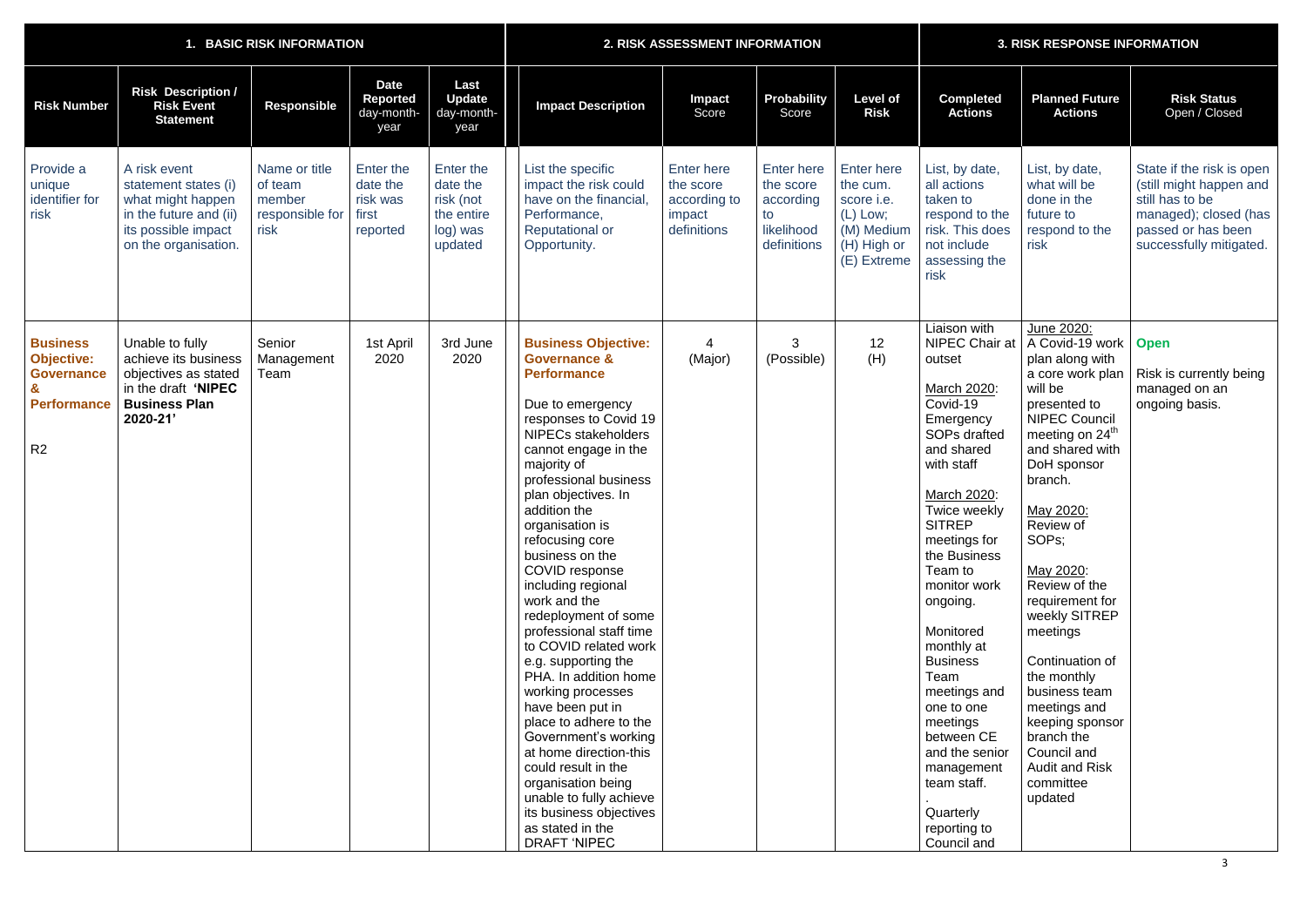| Business Plan 2020-<br>21.' (Draft submitted<br>for approval to DoH-<br>response awaited).          | Audit & Risk<br>Committee<br>meetings.                                |
|-----------------------------------------------------------------------------------------------------|-----------------------------------------------------------------------|
| May necessitate<br>review of plan and/or<br>new business<br>objectives being<br>developed for 20-21 | DoH sponsor<br>branch are<br>aware of<br>Contingency<br>arrangements. |
|                                                                                                     |                                                                       |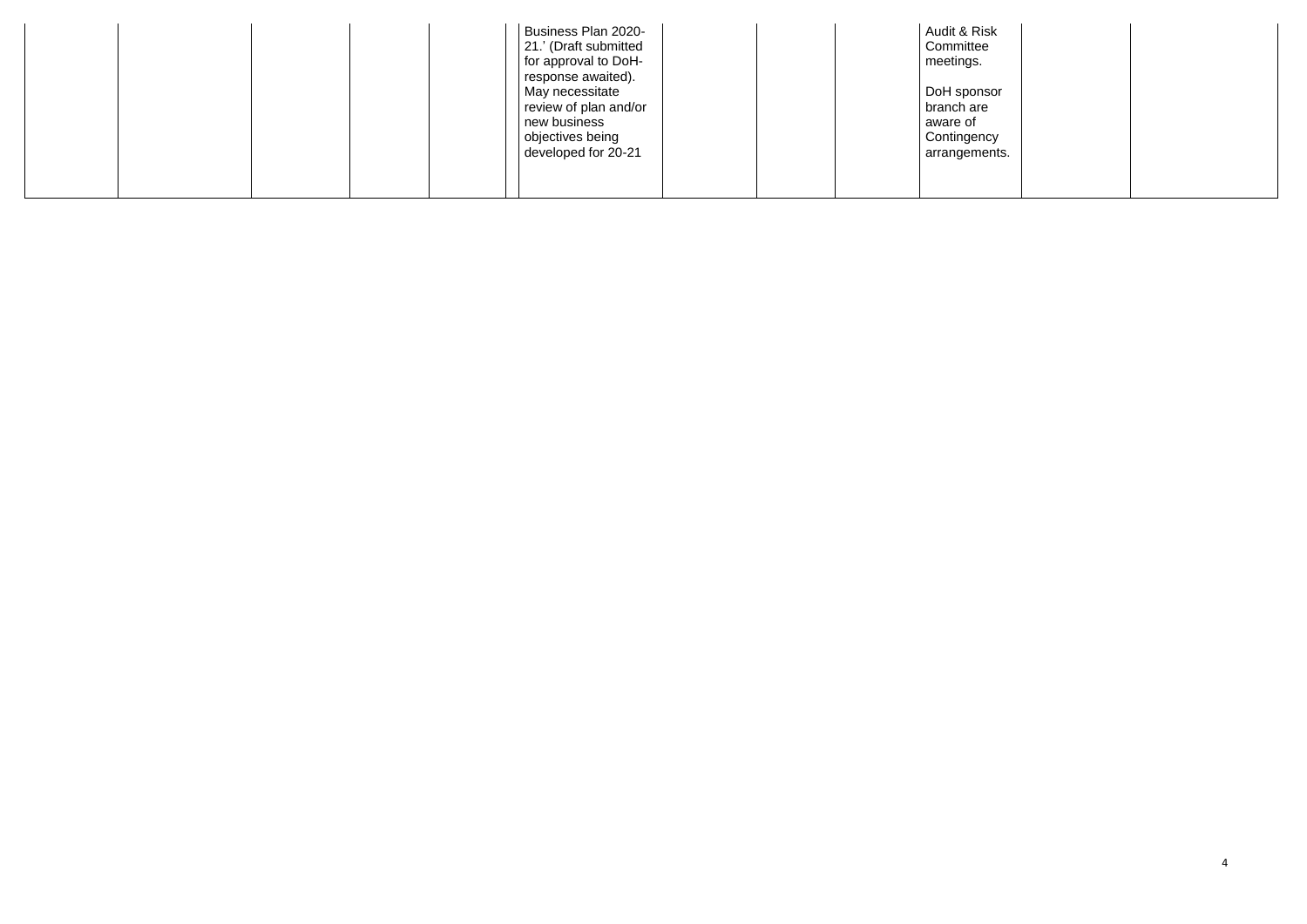| <b>BASIC RISK INFORMATION</b>                                                         |                                                                                                                                    |                                                                       |                                                        |                                                                         |                                                                                                                                                                                                                                                                                                                                                                                                                                                                   | 2. RISK ASSESSMENT INFORMATION                                   | <b>3. RISK RESPONSE INFORMATION</b>                                            |                                                                                              |                                                                                                                                                                                                                                                                                                                                                                                                                                                                  |                                                                                                                                                                                                                                                                                                                                                                                                                           |                                                                                                                                                   |
|---------------------------------------------------------------------------------------|------------------------------------------------------------------------------------------------------------------------------------|-----------------------------------------------------------------------|--------------------------------------------------------|-------------------------------------------------------------------------|-------------------------------------------------------------------------------------------------------------------------------------------------------------------------------------------------------------------------------------------------------------------------------------------------------------------------------------------------------------------------------------------------------------------------------------------------------------------|------------------------------------------------------------------|--------------------------------------------------------------------------------|----------------------------------------------------------------------------------------------|------------------------------------------------------------------------------------------------------------------------------------------------------------------------------------------------------------------------------------------------------------------------------------------------------------------------------------------------------------------------------------------------------------------------------------------------------------------|---------------------------------------------------------------------------------------------------------------------------------------------------------------------------------------------------------------------------------------------------------------------------------------------------------------------------------------------------------------------------------------------------------------------------|---------------------------------------------------------------------------------------------------------------------------------------------------|
| <b>Risk Number</b>                                                                    | <b>Risk Description /</b><br><b>Risk Event</b><br><b>Statement</b>                                                                 | <b>Responsible</b>                                                    | <b>Date</b><br><b>Reported</b><br>day-month-<br>year   | Last<br><b>Update</b><br>day-month-<br>year                             | <b>Impact Description</b>                                                                                                                                                                                                                                                                                                                                                                                                                                         | Impact<br>Score                                                  | <b>Probability</b><br>Score                                                    | <b>Level of</b><br><b>Risk</b>                                                               | <b>Completed</b><br><b>Actions</b>                                                                                                                                                                                                                                                                                                                                                                                                                               | <b>Planned Future</b><br><b>Actions</b>                                                                                                                                                                                                                                                                                                                                                                                   | <b>Risk Status</b><br>Open / Closed                                                                                                               |
| Provide a<br>unique<br>identifier for<br>risk                                         | A risk event<br>statement states (i)<br>what might happen<br>in the future and (ii)<br>its possible impact<br>on the organisation. | Name or title<br>of team<br>member<br>responsible for<br>risk         | Enter the<br>date the<br>risk was<br>first<br>reported | Enter the<br>date the<br>risk (not<br>the entire<br>log) was<br>updated | List the specific<br>impact the risk could<br>have on the financial<br>Performance,<br><b>Reputational or</b><br>Opportunity.                                                                                                                                                                                                                                                                                                                                     | Enter here the<br>score<br>according to<br>impact<br>definitions | <b>Enter here</b><br>the score<br>according<br>to<br>likelihood<br>definitions | Enter here<br>the cum.<br>score i.e.<br>(L) Low;<br>(M) Medium<br>(H) High or<br>(E) Extreme | List, by date,<br>all actions<br>taken to<br>respond to the<br>risk. This does<br>not include<br>assessing the<br>risk                                                                                                                                                                                                                                                                                                                                           | List, by date,<br>what will be<br>done in the<br>future to<br>respond to the<br>risk                                                                                                                                                                                                                                                                                                                                      | State if the risk is open<br>(still might happen and<br>still has to be<br>managed); closed (has<br>passed or has been<br>successfully mitigated. |
| <b>Business</b><br><b>Objective:</b><br><b>Governance</b><br><b>Performance</b><br>R3 | Risk of a cyber<br>security breach that<br>results in the<br>unavailability of<br>systems that<br>facilitate HSC<br>services.      | <b>BSO Director</b><br>CCP / Head of<br><b>BSO ITS</b><br>& NIPEC SMT | 1 <sup>st</sup> April<br>2020                          | 3rd June<br>2020                                                        | <b>Business</b><br><b>Objective:</b><br><b>Governance &amp;</b><br><b>Performance</b><br>Causing: disruption<br>to services and / or<br>held information<br>being compromised,<br>leading to<br>unauthorised access<br>affecting the<br>confidentiality and<br>integrity of<br>information, resulting<br>in a breach of<br>regulatory<br>compliance, statutory<br>obligations, and the<br>potential for fines in<br>addition to resulting<br>reputational damage. | (Major)                                                          | 3<br>(Possible)                                                                | 12<br>(H)                                                                                    | <b>Technical</b><br><b>Infrastructure</b><br><b>HSC</b> security<br>hardware (e.g.<br>firewalls) /<br><b>HSC</b> security<br>software<br>(threat<br>detection,<br>antivirus, email<br>& web filtering)<br>Server / Client<br>Patching / 3rd<br>party / Secure<br>Remote<br>Access / Data<br>& System<br>Backups.<br>Policy /<br><b>Processes</b><br>Regional and<br>Local<br>ICT/Informatio<br>n Security<br>Policies / Data<br>Protection<br>Policy /<br>Change | June 2020:<br>HoCS to meet<br>with Manager<br>for HSC<br>Programme for<br><b>Cyber Security</b><br>to discuss<br>mitigation of<br>risks.<br>May 2020:<br>HoCS annual<br><b>SLA</b> meeting<br>with BSO ITS.<br>Take forward<br>the achievement<br>of Information<br>Security<br>Management<br>best practice &<br>standards<br>aligned to the<br>international<br>best practice<br>standards,<br>ISO27001.<br>Keep updated | <b>Open</b><br>Risk is currently being<br>managed on an<br>ongoing basis.                                                                         |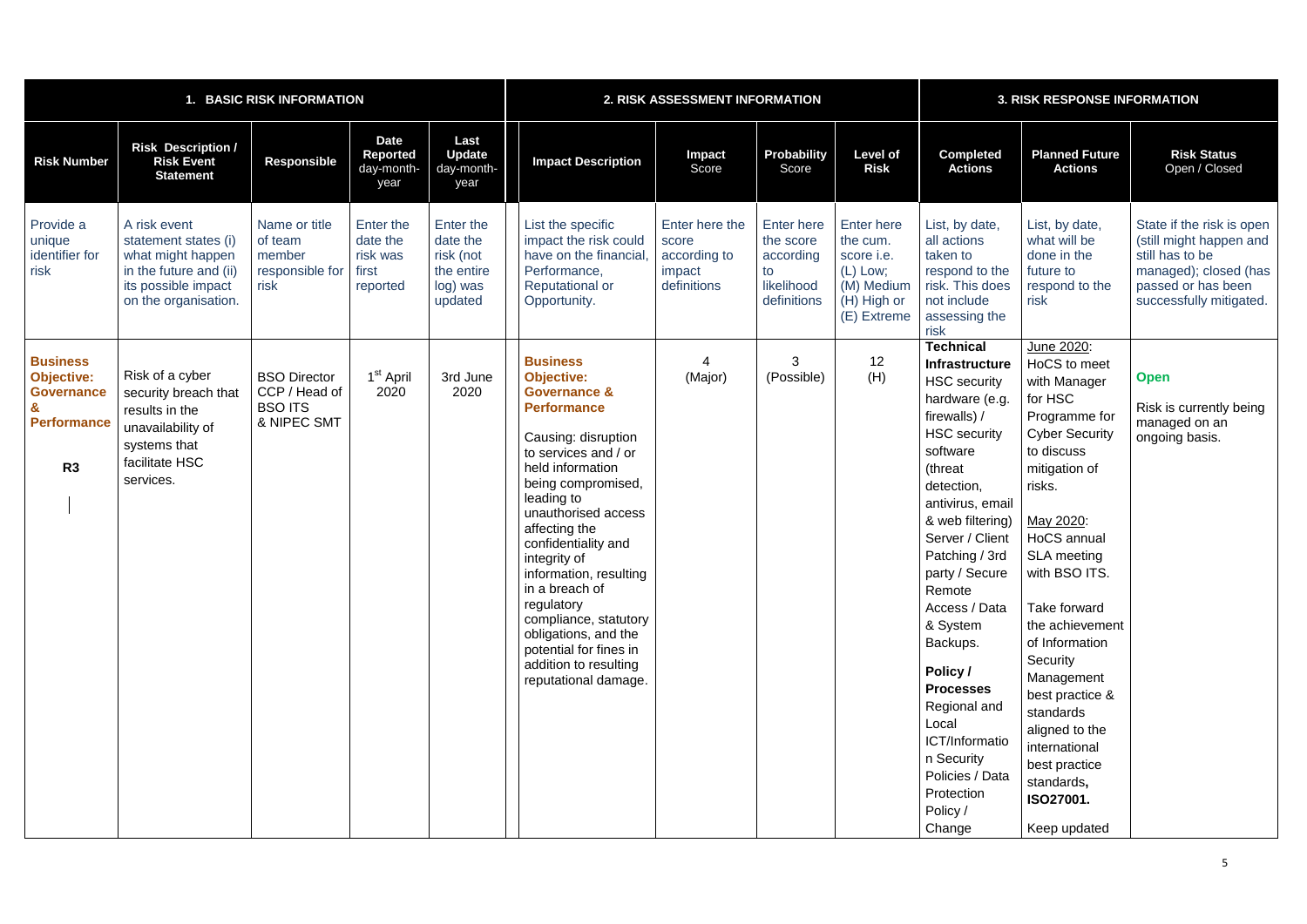| Recovery<br>Plans /<br>Emergency<br>Planning &<br>Service /<br><b>Business</b><br>Continuity<br>Plans /<br><b>Corporate Risk</b><br>Management<br>Framework,<br>Processes &<br>Monitoring /<br>Regional<br><b>User</b><br><b>Behaviours</b><br>Influenced<br>through<br>Induction<br>Policy /<br>Mandatory<br>Training / HR<br>Disciplinary<br>Policy /<br>Contract of<br>Employment /<br>3rd party<br>Contracts /<br>Data Access<br>Agreements. |
|--------------------------------------------------------------------------------------------------------------------------------------------------------------------------------------------------------------------------------------------------------------------------------------------------------------------------------------------------------------------------------------------------------------------------------------------------|
|--------------------------------------------------------------------------------------------------------------------------------------------------------------------------------------------------------------------------------------------------------------------------------------------------------------------------------------------------------------------------------------------------------------------------------------------------|

| $\overline{1}$<br>unt<br>ent<br>$\prime$<br>ï           | via the<br><b>Regional Cyber</b><br><b>Security Forum</b><br>on<br>developments<br>and maintain a<br>shared cyber<br>security<br>effective<br>approach.                                                                 |
|---------------------------------------------------------|-------------------------------------------------------------------------------------------------------------------------------------------------------------------------------------------------------------------------|
| <b>Risk</b><br>ent<br>٢,<br><u>&amp;</u>                | Ensure uptake<br>of HSC wide<br>user<br>behaviours<br>awareness<br>training and<br>adopt this as<br>mandatory<br>training (report<br>on % achieved).                                                                    |
| rs<br>$\overline{R}$<br>y<br>f<br>nt/<br>ľ<br>SS<br>ts. | <b>Enable Senior</b><br><b>Management of</b><br>organisation to<br>have robust<br>understanding<br>of the cyber and<br>information<br>security issues<br>(report on<br>training<br>including e-<br>learning<br>uptake). |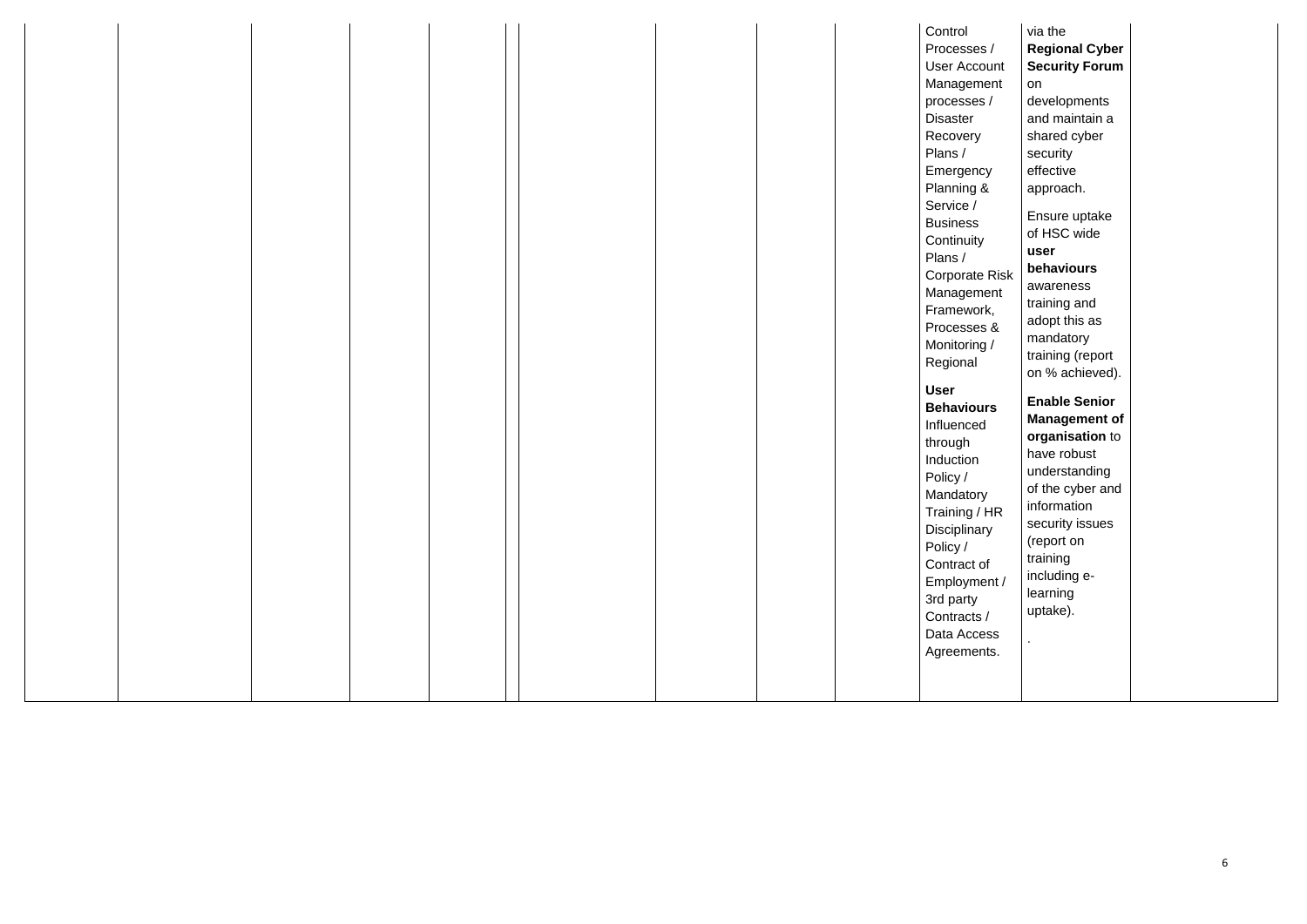|                                                                                       | 1. BASIC RISK INFORMATION                                                                                                                                                            |                                                                       |                                                        |                                                                         |                                                                                                                                                                                                                                                                                    | 2. RISK ASSESSMENT INFORMATION                                   |                                                                                |                                                                                                            |                                                                                                                                                                                                                                                                                                                                                                                                                                                                  | <b>3. RISK RESPONSE INFORMATION</b>                                                                                                                                                                                                                                                                                                                                                                                                                                                                                        |                                                                                                                                                   |  |  |
|---------------------------------------------------------------------------------------|--------------------------------------------------------------------------------------------------------------------------------------------------------------------------------------|-----------------------------------------------------------------------|--------------------------------------------------------|-------------------------------------------------------------------------|------------------------------------------------------------------------------------------------------------------------------------------------------------------------------------------------------------------------------------------------------------------------------------|------------------------------------------------------------------|--------------------------------------------------------------------------------|------------------------------------------------------------------------------------------------------------|------------------------------------------------------------------------------------------------------------------------------------------------------------------------------------------------------------------------------------------------------------------------------------------------------------------------------------------------------------------------------------------------------------------------------------------------------------------|----------------------------------------------------------------------------------------------------------------------------------------------------------------------------------------------------------------------------------------------------------------------------------------------------------------------------------------------------------------------------------------------------------------------------------------------------------------------------------------------------------------------------|---------------------------------------------------------------------------------------------------------------------------------------------------|--|--|
| <b>Risk Number</b>                                                                    | <b>Risk Description /</b><br><b>Risk Event</b><br><b>Statement</b>                                                                                                                   | Responsible                                                           | <b>Date</b><br><b>Reported</b><br>day-month-<br>year   | Last<br><b>Update</b><br>day-month-<br>year                             | <b>Impact Description</b>                                                                                                                                                                                                                                                          | <b>Impact</b><br>Score                                           | <b>Probability</b><br>Score                                                    | <b>Level of</b><br><b>Risk</b>                                                                             | <b>Completed</b><br><b>Actions</b>                                                                                                                                                                                                                                                                                                                                                                                                                               | <b>Planned Future</b><br><b>Actions</b>                                                                                                                                                                                                                                                                                                                                                                                                                                                                                    | <b>Risk Status</b><br>Open / Closed                                                                                                               |  |  |
| Provide a<br>unique<br>identifier for<br>risk                                         | A risk event<br>statement states (i)<br>what might happen<br>in the future and (ii)<br>its possible impact<br>on the organisation.                                                   | Name or title<br>of team<br>member<br>responsible for<br>risk         | Enter the<br>date the<br>risk was<br>first<br>reported | Enter the<br>date the<br>risk (not<br>the entire<br>log) was<br>updated | List the specific<br>impact the risk could<br>have on the financial<br>Performance,<br><b>Reputational or</b><br>Opportunity.                                                                                                                                                      | Enter here the<br>score<br>according to<br>impact<br>definitions | <b>Enter here</b><br>the score<br>according<br>to<br>likelihood<br>definitions | <b>Enter here</b><br>the cum.<br>score <i>i.e.</i><br>(L) Low;<br>(M) Medium<br>(H) High or<br>(E) Extreme | List, by date,<br>all actions<br>taken to<br>respond to the<br>risk. This does<br>not include<br>assessing the<br>risk                                                                                                                                                                                                                                                                                                                                           | List, by date,<br>what will be<br>done in the<br>future to<br>respond to the<br>risk                                                                                                                                                                                                                                                                                                                                                                                                                                       | State if the risk is open<br>(still might happen and<br>still has to be<br>managed); closed (has<br>passed or has been<br>successfully mitigated. |  |  |
| <b>Business</b><br><b>Objective:</b><br><b>Governance</b><br><b>Performance</b><br>R4 | Risk of failure to<br>have a sufficiently<br>tested<br>organisational<br>response to a cyber<br>incident/attack, and<br>recovery plan to<br>support ongoing<br>delivery of services. | <b>BSO Director</b><br>CCP / Head of<br><b>BSO ITS</b><br>& NIPEC SMT | 1 <sup>st</sup> April<br>2020                          | 3rd June<br>2020                                                        | <b>Business</b><br><b>Objective:</b><br><b>Governance &amp;</b><br><b>Performance</b><br>Inability to deliver an<br>appropriate level of<br>service to our service<br>users in the event of<br>any disruption<br>resulting in potential<br>performance and<br>reputational damage. | (Major)                                                          | 2<br>(Unlikely)                                                                | 8<br>(H)                                                                                                   | The<br>organisation<br>has a<br>developed and<br>tested<br><b>Business</b><br><b>Continuity Plan</b><br>and<br>Emergency<br>Planning<br>arrangements.<br>The BCP was<br>tested in<br>October 2019.<br>March 20:<br>request to BSO<br>for ITS<br>assurance<br>statement to<br>replace CAS.<br>March 20:<br>Update of<br>NIPEC BCP in<br>response to<br>the Covid-19<br>outbreak<br>including<br>Implementation<br>of NIPEC<br>Standard<br>Operating<br>Procedures | June 2020:<br>HoCS to meet<br>with Manager<br>for HSC<br>Programme for<br><b>Cyber Security</b><br>to discuss<br>mitigation of<br>risks.<br>May 2020:<br>HoCS annual<br><b>SLA</b> meeting<br>with BSO ITS.<br>Test the<br>organisation's<br><b>Business</b><br><b>Continuity Plan</b><br>and Emergency<br>Planning<br>arrangements in<br>co-operation<br>with the regional<br>adopted Cyber<br>incident<br>response action<br>plan to ensure<br>appropriate<br>lines of<br>communication<br>and decision<br>making are in | <b>Open</b><br>Risk is currently being<br>managed on an<br>ongoing basis.                                                                         |  |  |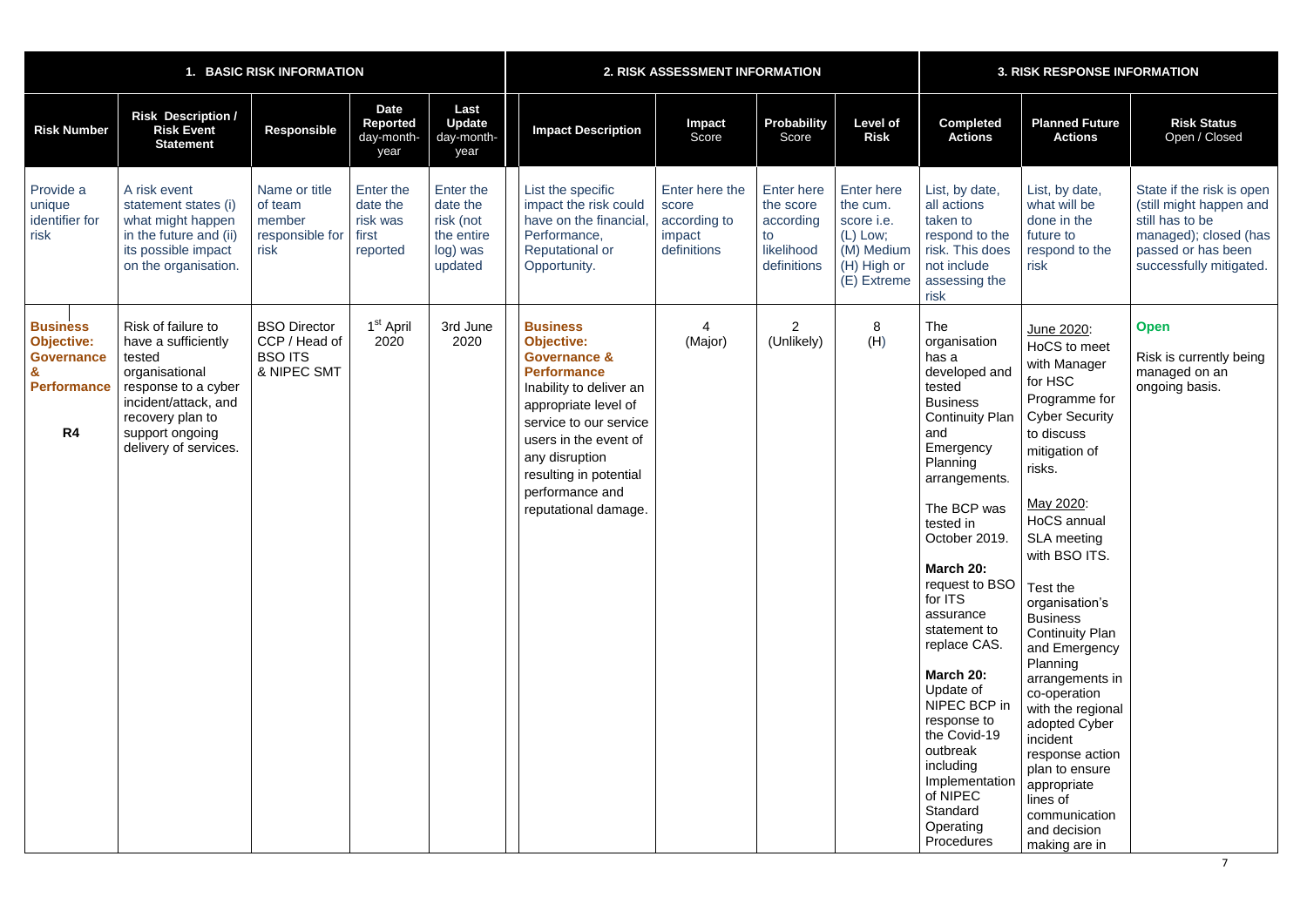|  |  |  | Covid-19 to    | place.                |
|--|--|--|----------------|-----------------------|
|  |  |  | ensure         |                       |
|  |  |  | appropriate IT | April/May 2020:       |
|  |  |  | arrangements   | Inclusion of          |
|  |  |  | to facilitate  | provisional BSO       |
|  |  |  | Home           | <b>ITS</b> Letter of  |
|  |  |  | Working.       | Assurance in          |
|  |  |  |                | the post CAS          |
|  |  |  |                | assessment to         |
|  |  |  |                | be presented to       |
|  |  |  |                | NIPEC A&R             |
|  |  |  |                | committee May         |
|  |  |  |                | 2020.                 |
|  |  |  |                |                       |
|  |  |  |                | <b>Ongoing review</b> |
|  |  |  |                | of NIPEC Covid-       |
|  |  |  |                | 19 SOPS &             |
|  |  |  |                | BCP to ensure         |
|  |  |  |                | that                  |
|  |  |  |                | arrangements          |
|  |  |  |                | continue to           |
|  |  |  |                | support staff         |
|  |  |  |                | home working.         |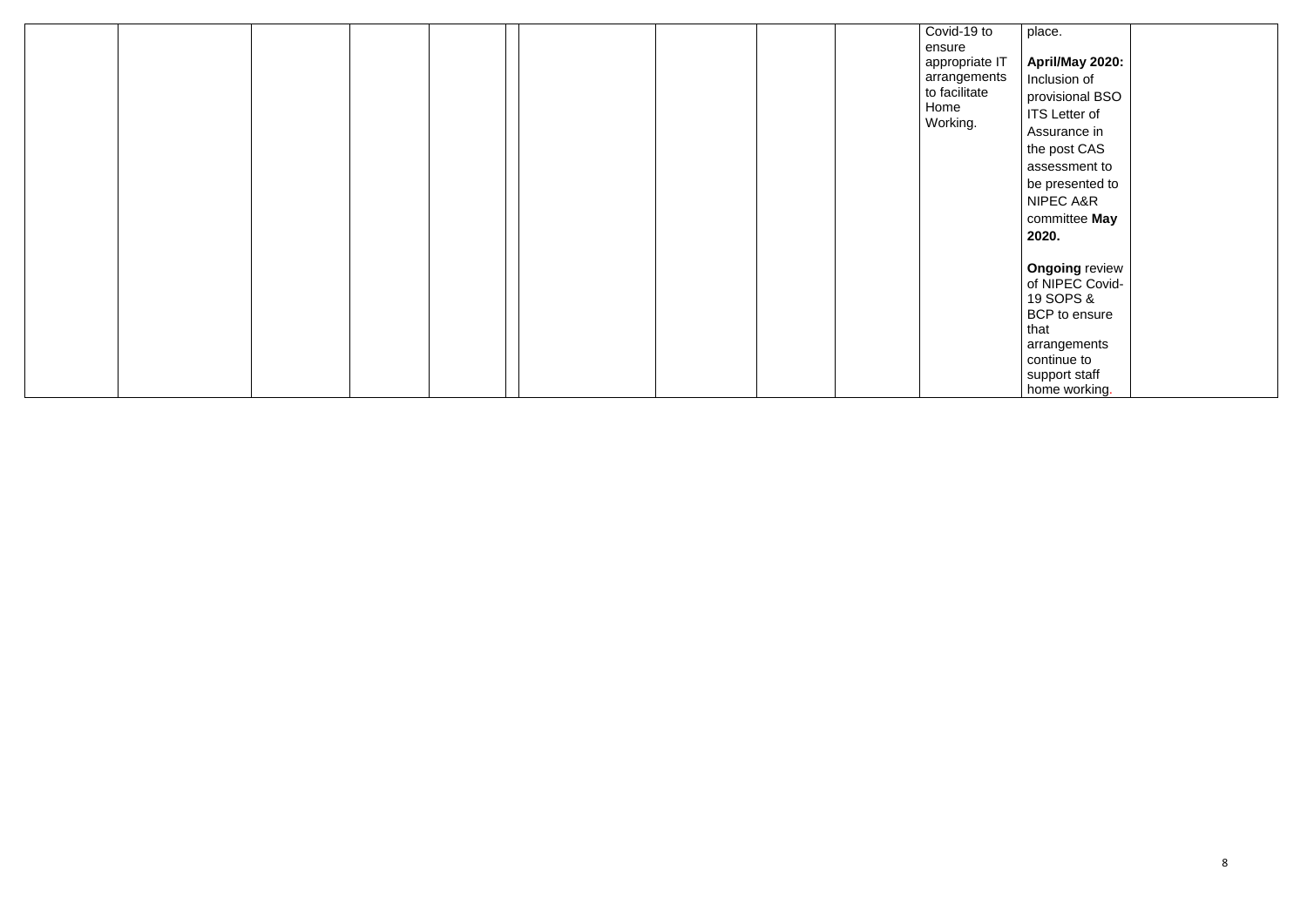|                                                                                                   |                                                                                                                                    | 2. BASIC RISK INFORMATION                                     |                                                        |                                                                         |                                                                                                                                                                                                                                                 | 2. RISK ASSESSMENT INFORMATION                                   |                                                                                | <b>3. RISK RESPONSE INFORMATION</b>                                                                   |                                                                                                                                                                                                                                                                                                                                                                                                                |                                                                                                                                                                                                                                                                                                                                                                                                                                                                           |                                                                                                                                                   |
|---------------------------------------------------------------------------------------------------|------------------------------------------------------------------------------------------------------------------------------------|---------------------------------------------------------------|--------------------------------------------------------|-------------------------------------------------------------------------|-------------------------------------------------------------------------------------------------------------------------------------------------------------------------------------------------------------------------------------------------|------------------------------------------------------------------|--------------------------------------------------------------------------------|-------------------------------------------------------------------------------------------------------|----------------------------------------------------------------------------------------------------------------------------------------------------------------------------------------------------------------------------------------------------------------------------------------------------------------------------------------------------------------------------------------------------------------|---------------------------------------------------------------------------------------------------------------------------------------------------------------------------------------------------------------------------------------------------------------------------------------------------------------------------------------------------------------------------------------------------------------------------------------------------------------------------|---------------------------------------------------------------------------------------------------------------------------------------------------|
| <b>Risk Number</b>                                                                                | <b>Risk Description /</b><br><b>Risk Event</b><br><b>Statement</b>                                                                 | <b>Responsible</b>                                            | <b>Date</b><br><b>Reported</b><br>day-month-<br>year   | Last<br><b>Update</b><br>day-month-<br>year                             | <b>Impact Description</b>                                                                                                                                                                                                                       | Impact<br>Score                                                  | Probability<br>Score                                                           | <b>Level of Risk</b>                                                                                  | <b>Completed</b><br><b>Actions</b>                                                                                                                                                                                                                                                                                                                                                                             | <b>Planned Future</b><br><b>Actions</b>                                                                                                                                                                                                                                                                                                                                                                                                                                   | <b>Risk Status</b><br>Open / Closed                                                                                                               |
| Provide a<br>unique<br>identifier for<br>risk                                                     | A risk event<br>statement states (i)<br>what might happen<br>in the future and (ii)<br>its possible impact<br>on the organisation. | Name or title<br>of team<br>member<br>responsible for<br>risk | Enter the<br>date the<br>risk was<br>first<br>reported | Enter the<br>date the<br>risk (not<br>the entire<br>log) was<br>updated | List the specific<br>impact the risk could<br>have on the financial<br>Performance,<br><b>Reputational or</b><br>Opportunity.                                                                                                                   | Enter here the<br>score<br>according to<br>impact<br>definitions | <b>Enter here</b><br>the score<br>according<br>to<br>likelihood<br>definitions | <b>Enter here</b><br>the cum.<br>score i.e.<br>$(L)$ Low;<br>(M) Medium<br>(H) High or<br>(E) Extreme | List, by date,<br>all actions<br>taken to<br>respond to<br>the risk. This<br>does not<br>include<br>assessing the<br>risk                                                                                                                                                                                                                                                                                      | List, by date,<br>what will be<br>done in the<br>future to<br>respond to the<br>risk                                                                                                                                                                                                                                                                                                                                                                                      | State if the risk is open<br>(still might happen and<br>still has to be<br>managed); closed (has<br>passed or has been<br>successfully mitigated. |
| <b>Business</b><br><b>Objective:</b><br><b>Governance</b><br><b>Performance</b><br>R <sub>5</sub> | Due to the NIPEC<br>Council membership<br>vacancies this could<br>have an impact on<br>the Governance of<br>the organisation.      | Chair of<br>Council                                           | 1 <sup>st</sup> April<br>2020                          | 3rd June<br>2020                                                        | <b>Business</b><br><b>Objective:</b><br><b>Governance &amp;</b><br><b>Performance</b><br>Impact on quorum at<br>meetings and<br>therefore could raise<br>issues in regard to<br>organisational<br>governance,<br>performance and<br>reputation. | 3<br>(Moderate)                                                  | $\overline{2}$<br>(Unlikely)                                                   | 6<br>(M)                                                                                              | May 2020:<br>DoH sponsor<br>branch<br>advised that<br>the terms of 7<br>Council<br>members inc.<br>Chair will be<br>extended for<br>a further year<br>subject to<br>Ministerial<br>approval and<br>the<br>Commissione<br>r of Public<br>Appts. Where<br>necessary.<br>April 2020:<br>CX wrote to<br>DoH sponsor<br>branch<br>requesting a<br>progress<br>update.<br>DoH Public<br>Appointments<br>Unit to take | The filling of<br>Council<br>vacancies is the<br>responsibility of<br>the Public<br>Appointments<br>Unit and<br>NIPEC's<br>vacancies are<br>on their HSC<br>schedule for<br>action.<br>DoH Public<br>Appointments<br>Committee<br>determining<br>public<br>appointments<br>competitions for<br>2021 including<br>NIPEC.<br>Timeline to be<br>confirmed.<br><b>NIPEC Chair</b><br>will continue to<br>liaise with DoH<br>Sponsor Branch<br>to agree an<br>interim solution | <b>Open</b><br>Managed on an<br>ongoing basis.                                                                                                    |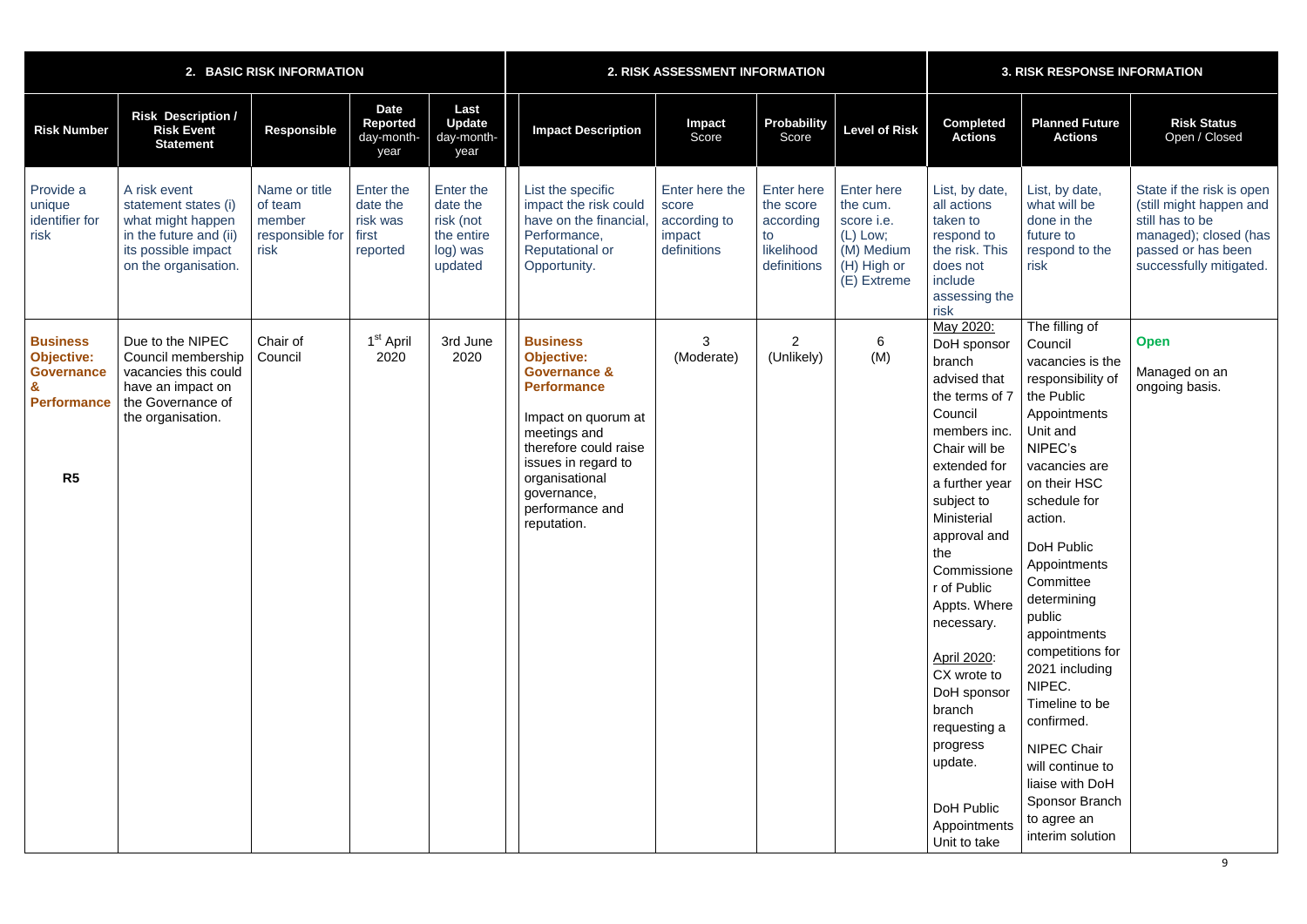|  |  |  |  | forward         | pending the      |  |
|--|--|--|--|-----------------|------------------|--|
|  |  |  |  | advertising     | outcome of PAU   |  |
|  |  |  |  | and             | competition.     |  |
|  |  |  |  | arrangements    |                  |  |
|  |  |  |  | for the filling | This may be      |  |
|  |  |  |  |                 | delayed due to   |  |
|  |  |  |  | vacant          | the              |  |
|  |  |  |  | positions.      |                  |  |
|  |  |  |  |                 | Government's     |  |
|  |  |  |  | PAU             | emergency        |  |
|  |  |  |  | Newsletter      | response of the  |  |
|  |  |  |  | referenced      | Covid-19         |  |
|  |  |  |  | the 6 Lay       | outbreak and re- |  |
|  |  |  |  | Members & 5     | allocation of    |  |
|  |  |  |  | Professional    | resources to     |  |
|  |  |  |  | Members         |                  |  |
|  |  |  |  |                 | manage this.     |  |
|  |  |  |  | under           |                  |  |
|  |  |  |  | Upcoming        |                  |  |
|  |  |  |  | Vacancies in    |                  |  |
|  |  |  |  | November        |                  |  |
|  |  |  |  | 2019            |                  |  |
|  |  |  |  | publication.    |                  |  |
|  |  |  |  |                 |                  |  |
|  |  |  |  | In the interim  |                  |  |
|  |  |  |  | the DoH in      |                  |  |
|  |  |  |  | 2019-20         |                  |  |
|  |  |  |  | extended the    |                  |  |
|  |  |  |  |                 |                  |  |
|  |  |  |  | term of office  |                  |  |
|  |  |  |  | of members      |                  |  |
|  |  |  |  | who's           |                  |  |
|  |  |  |  | membership      |                  |  |
|  |  |  |  | were due to     |                  |  |
|  |  |  |  | expire in       |                  |  |
|  |  |  |  | 2020.           |                  |  |
|  |  |  |  |                 |                  |  |
|  |  |  |  | Target date is  |                  |  |
|  |  |  |  | dependent on    |                  |  |
|  |  |  |  | Public          |                  |  |
|  |  |  |  | Appointments    |                  |  |
|  |  |  |  |                 |                  |  |
|  |  |  |  | Unit.           |                  |  |
|  |  |  |  | A summary       |                  |  |
|  |  |  |  |                 |                  |  |
|  |  |  |  | sheet           |                  |  |
|  |  |  |  | showing         |                  |  |
|  |  |  |  | NIPEC's         |                  |  |
|  |  |  |  | Council         |                  |  |
|  |  |  |  | membership      |                  |  |
|  |  |  |  | terms of        |                  |  |
|  |  |  |  | office is       |                  |  |
|  |  |  |  |                 |                  |  |
|  |  |  |  | shared with     |                  |  |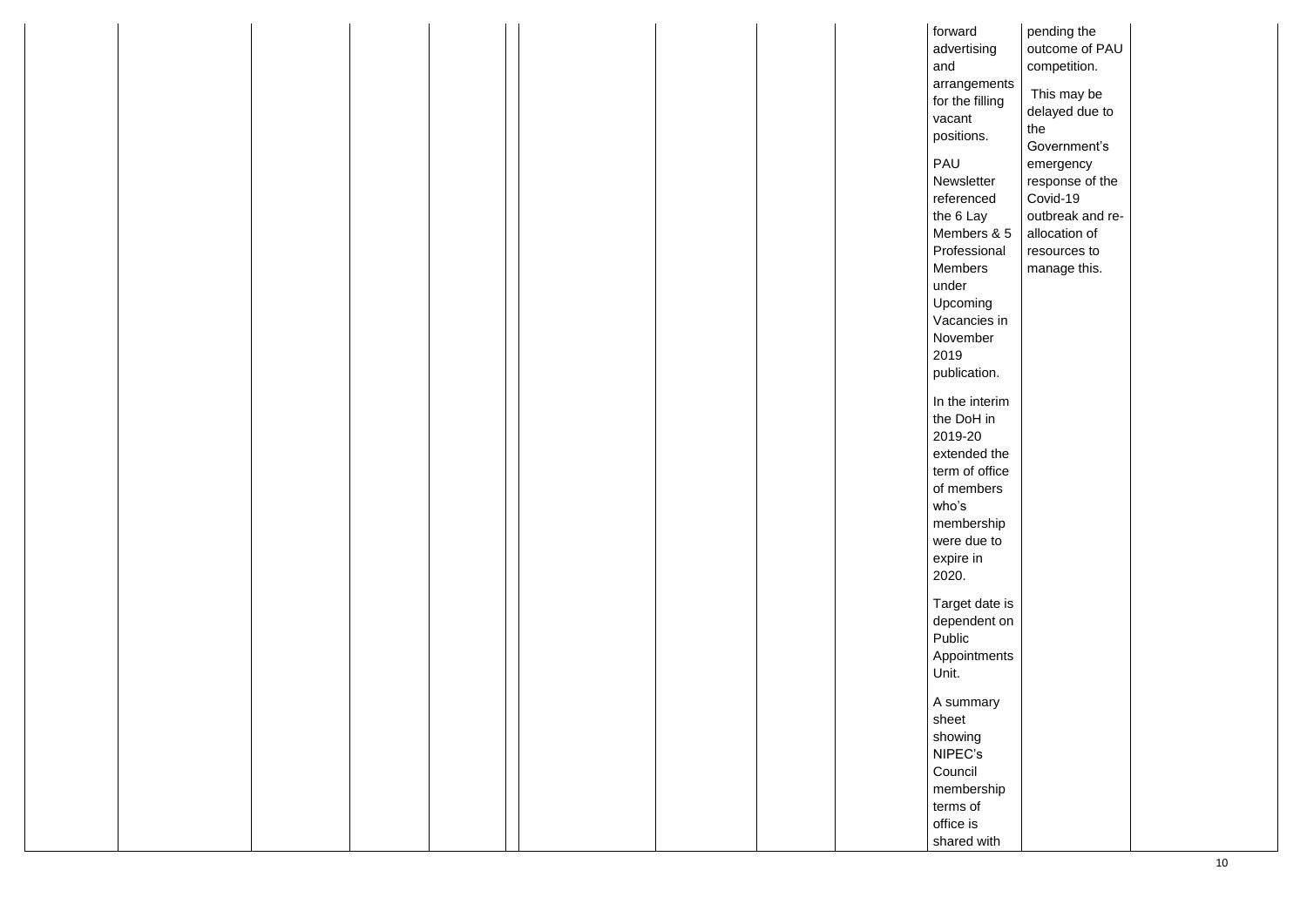|  |  |  |  |  | Sponsor<br>Branch and<br>both the Audit<br>& Risk<br>committee<br>and Council<br>are provided<br>with copies of<br>this summary<br>sheet. |  |
|--|--|--|--|--|-------------------------------------------------------------------------------------------------------------------------------------------|--|
|--|--|--|--|--|-------------------------------------------------------------------------------------------------------------------------------------------|--|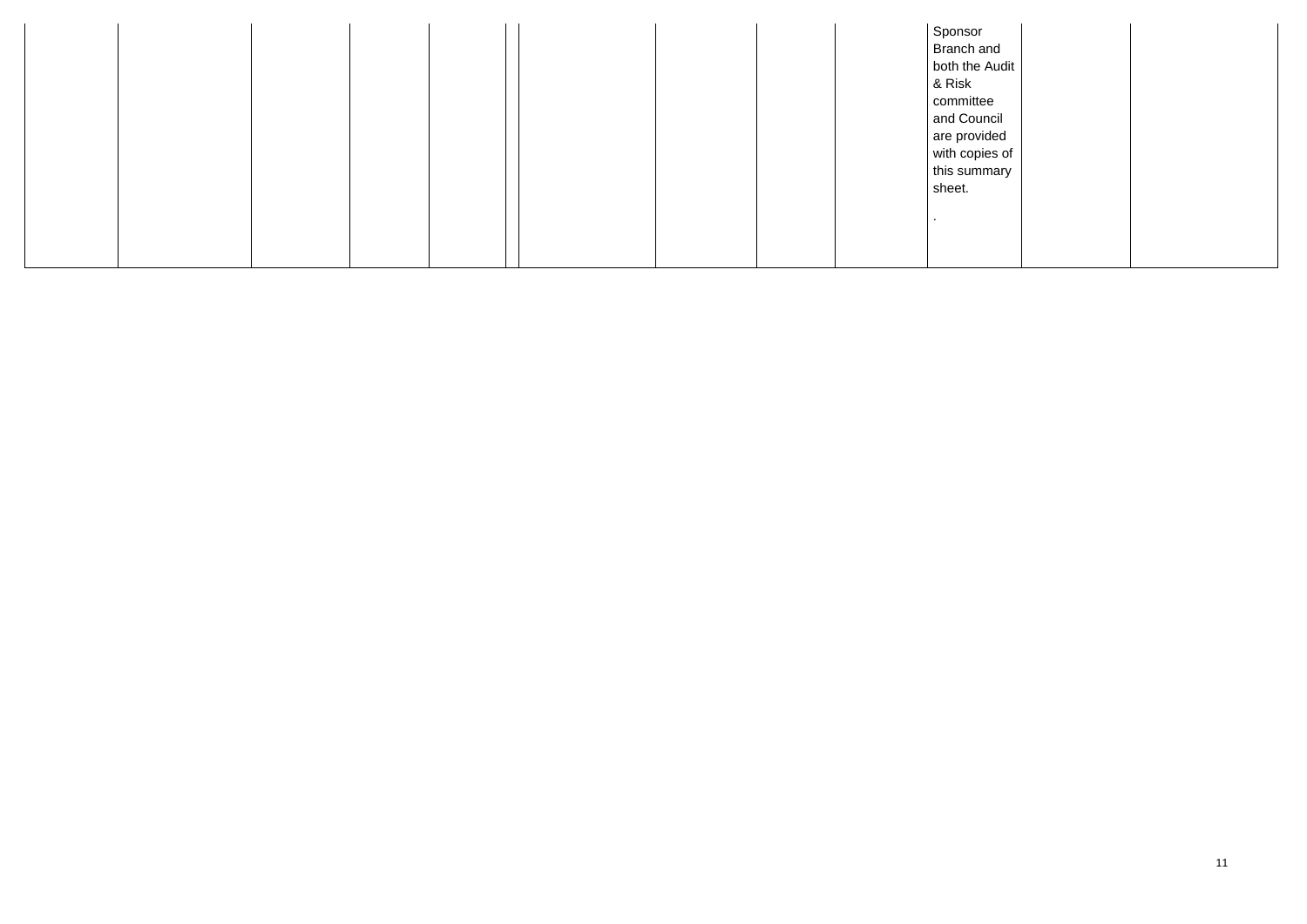| 1. BASIC RISK INFORMATION                                                                         |                                                                                                                                           |                                                               |                                                        | 2. RISK ASSESSMENT INFORMATION                                          |                                                                                                                                                                                         |                                                                  |                                                                                | <b>3. RISK RESPONSE INFORMATION</b>                                                                   |                                                                                                                                                                                                                                                          |                                                                                                                                             |                                                                                                                                                   |
|---------------------------------------------------------------------------------------------------|-------------------------------------------------------------------------------------------------------------------------------------------|---------------------------------------------------------------|--------------------------------------------------------|-------------------------------------------------------------------------|-----------------------------------------------------------------------------------------------------------------------------------------------------------------------------------------|------------------------------------------------------------------|--------------------------------------------------------------------------------|-------------------------------------------------------------------------------------------------------|----------------------------------------------------------------------------------------------------------------------------------------------------------------------------------------------------------------------------------------------------------|---------------------------------------------------------------------------------------------------------------------------------------------|---------------------------------------------------------------------------------------------------------------------------------------------------|
| <b>Risk Number</b>                                                                                | <b>Risk Description /</b><br><b>Risk Event</b><br><b>Statement</b>                                                                        | <b>Responsible</b>                                            | <b>Date</b><br>Reported<br>day-month-<br>year          | Last<br><b>Update</b><br>day-month-<br>year                             | <b>Impact Description</b>                                                                                                                                                               | <b>Impact</b><br>Score                                           | <b>Probability</b><br>Score                                                    | <b>Level of Risk</b>                                                                                  | <b>Completed</b><br><b>Actions</b>                                                                                                                                                                                                                       | <b>Planned Future</b><br><b>Actions</b>                                                                                                     | <b>Risk Status</b><br>Open / Closed                                                                                                               |
| Provide a<br>unique<br>identifier for<br>risk                                                     | A risk event<br>statement states (i)<br>what might happen<br>in the future and (ii)<br>its possible impact<br>on the organisation.        | Name or title<br>of team<br>member<br>responsible for<br>risk | Enter the<br>date the<br>risk was<br>first<br>reported | Enter the<br>date the<br>risk (not<br>the entire<br>log) was<br>updated | List the specific<br>impact the risk could<br>have on the financial<br>Performance,<br><b>Reputational or</b><br>Opportunity.                                                           | Enter here the<br>score<br>according to<br>impact<br>definitions | <b>Enter here</b><br>the score<br>according<br>to<br>likelihood<br>definitions | <b>Enter here</b><br>the cum.<br>score i.e.<br>$(L)$ Low;<br>(M) Medium<br>(H) High or<br>(E) Extreme | List, by date,<br>all actions<br>taken to<br>respond to<br>the risk. This<br>does not<br>include<br>assessing the<br>risk                                                                                                                                | List, by date,<br>what will be<br>done in the<br>future to<br>respond to the<br>risk                                                        | State if the risk is open<br>(still might happen and<br>still has to be<br>managed); closed (has<br>passed or has been<br>successfully mitigated. |
| <b>Business</b><br><b>Objective:</b><br><b>Governance</b><br><b>Performance</b><br>R <sub>6</sub> | <b>Staff Absence rate</b><br>to be below the<br>year-end target of<br>$3.5\%$ (which is a<br>0.2% reduction from<br>the $2019-20$ target) | Senior<br>Management<br>Team                                  | 1 <sup>st</sup> April<br>2020                          | 3rd June<br>2020                                                        | <b>Business</b><br><b>Objective:</b><br><b>Governance &amp;</b><br><b>Performance</b><br>Performance could<br>be affected if the rate<br>was high due to<br>NIPEC being a small<br>ALB. | $\overline{2}$<br>(Minor)                                        | $\overline{2}$<br>(Unlikely)                                                   | 4<br>(L)                                                                                              | May 2020:<br>April absence<br>figure<br>reported as<br>0%.<br><b>NIPEC's KPIs</b><br>contain this<br>target and the<br><b>KPIs</b> are<br>reports to<br>each meeting<br>of:<br><b>Business</b><br>$\bullet$<br>Team<br>$- A&R$<br>committee<br>• Council | Monitored on a<br>monthly basis<br>by the Business<br>Team and<br>reported to each<br>Audit & Risk<br>committee and<br>Council<br>meetings. | <b>Open</b><br>Managed on an<br>ongoing basis.                                                                                                    |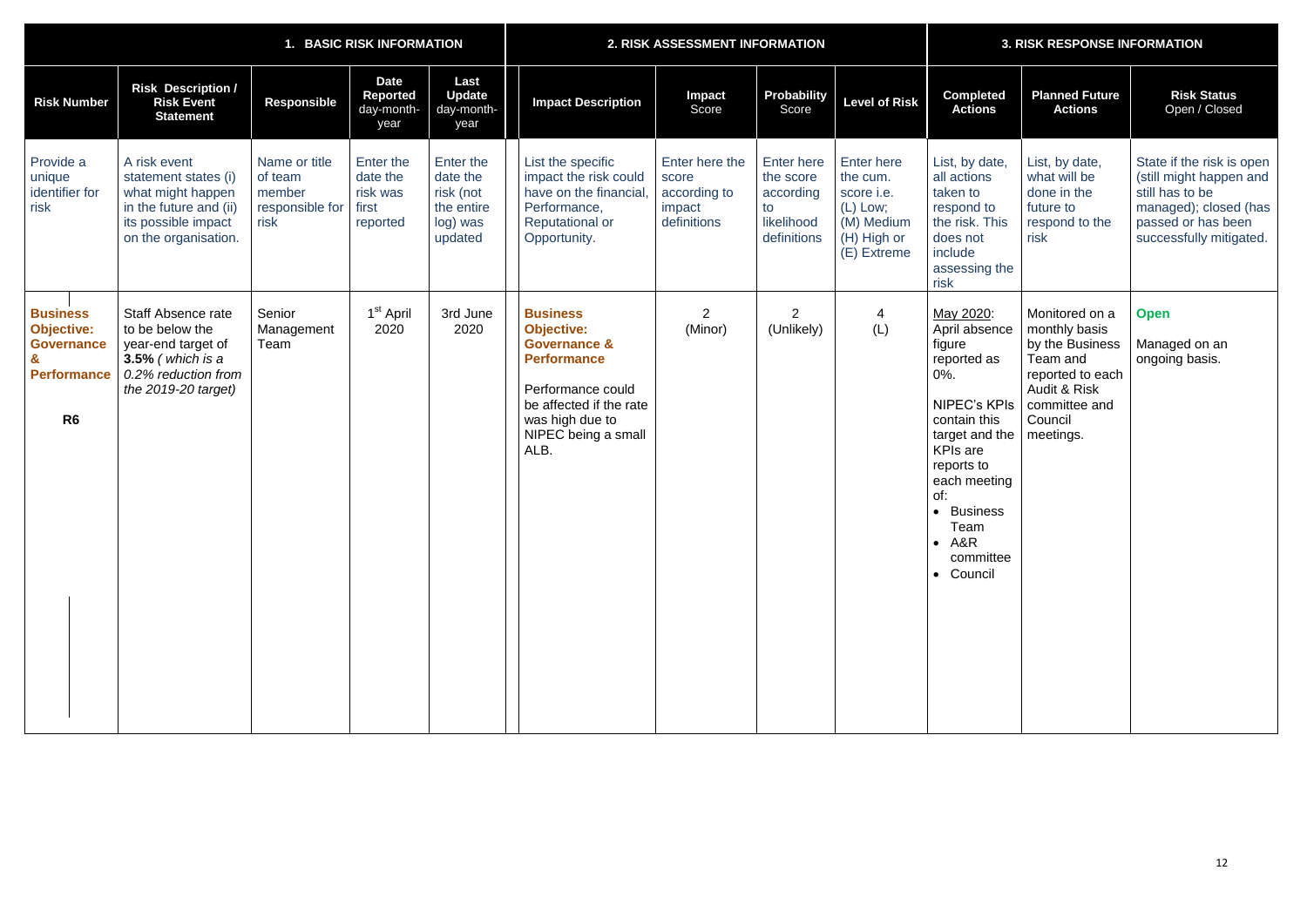| <b>BASIC RISK INFORMATION</b>                                                         |                                                                                                                                    |                                                               |                                                        |                                                                         | <b>2. RISK ASSESSMENT INFORMATION</b>                                                                                                                                                                                                      |                                                                  |                                                                                | <b>3. RISK RESPONSE INFORMATION</b>                                                          |                                                                                                                                                                                                                                                                                                                    |                                                                                                                                                                          |                                                                                                                                                   |
|---------------------------------------------------------------------------------------|------------------------------------------------------------------------------------------------------------------------------------|---------------------------------------------------------------|--------------------------------------------------------|-------------------------------------------------------------------------|--------------------------------------------------------------------------------------------------------------------------------------------------------------------------------------------------------------------------------------------|------------------------------------------------------------------|--------------------------------------------------------------------------------|----------------------------------------------------------------------------------------------|--------------------------------------------------------------------------------------------------------------------------------------------------------------------------------------------------------------------------------------------------------------------------------------------------------------------|--------------------------------------------------------------------------------------------------------------------------------------------------------------------------|---------------------------------------------------------------------------------------------------------------------------------------------------|
| <b>Risk Number</b>                                                                    | <b>Risk Description /</b><br><b>Risk Event</b><br><b>Statement</b>                                                                 | <b>Responsible</b>                                            | <b>Date</b><br>Reported<br>day-month-<br>year          | Last<br><b>Update</b><br>day-month-<br>year                             | <b>Impact Description</b>                                                                                                                                                                                                                  | Impact<br>Score                                                  | <b>Probability</b><br>Score                                                    | <b>Level of Risk</b>                                                                         | <b>Completed</b><br><b>Actions</b>                                                                                                                                                                                                                                                                                 | <b>Planned Future</b><br><b>Actions</b>                                                                                                                                  | <b>Risk Status</b><br>Open / Closed                                                                                                               |
| Provide a<br>unique<br>identifier for<br>risk                                         | A risk event<br>statement states (i)<br>what might happen<br>in the future and (ii)<br>its possible impact<br>on the organisation. | Name or title<br>of team<br>member<br>responsible for<br>risk | Enter the<br>date the<br>risk was<br>first<br>reported | Enter the<br>date the<br>risk (not<br>the entire<br>log) was<br>updated | List the specific<br>impact the risk could<br>have on the financial<br>Performance,<br><b>Reputational or</b><br>Opportunity.                                                                                                              | Enter here the<br>score<br>according to<br>impact<br>definitions | <b>Enter here</b><br>the score<br>according<br>to<br>likelihood<br>definitions | Enter here the<br>cum. score<br>i.e.<br>(L) Low;<br>(M) Medium<br>(H) High or<br>(E) Extreme | List, by date,<br>all actions<br>taken to<br>respond to the<br>risk. This<br>does not<br>include<br>assessing the<br>risk                                                                                                                                                                                          | List, by date,<br>what will be<br>done in the<br>future to<br>respond to the<br>risk                                                                                     | State if the risk is open<br>(still might happen and<br>still has to be<br>managed); closed (has<br>passed or has been<br>successfully mitigated. |
| <b>Business</b><br><b>Objective:</b><br><b>Governance</b><br><b>Performance</b><br>R7 | To achieve the<br>prompt payment<br>target for invoices<br>of:<br>$\bullet$ 95% for 30 days<br>$\bullet$ 70 % for 10 days          | <b>HCS with BSO</b><br>Shared<br>Services -<br>Payments       | 1 <sup>st</sup> April<br>2020                          | 3rd June<br>2020                                                        | <b>Business</b><br><b>Objective:</b><br><b>Governance &amp;</b><br><b>Performance</b><br>Failure to meet the<br>targets would be<br>embarrassing for<br>NIPEC as a Public<br>body who are<br>required to meet the<br>Public sector target. | 3<br>(Moderate)                                                  | $\overline{2}$<br>(Unlikely)                                                   | 6<br>(M)                                                                                     | May 2020:<br>Cumulative<br>figure to 31 <sup>st</sup><br>May is 100%<br>for 30 day<br>payments and<br>95.5% for 10<br>day<br>payments.<br>NIPEC's KPIs<br>contain this<br>target and the<br><b>KPIs are</b><br>reports to<br>each meeting<br>of:<br>• Business<br>Team<br>• Audit & Risk<br>Committee<br>• Council | Monitored on<br>an ongoing<br>monthly basis<br>by the<br><b>Business</b><br>Team and<br>reported to<br>each Audit &<br><b>Risk committee</b><br>and Council<br>meetings. | <b>Open</b><br>Managed on an<br>ongoing basis.                                                                                                    |

|  |  | <b>3. RISK RESPONSE INFORMATION</b> |  |
|--|--|-------------------------------------|--|
|  |  |                                     |  |
|  |  |                                     |  |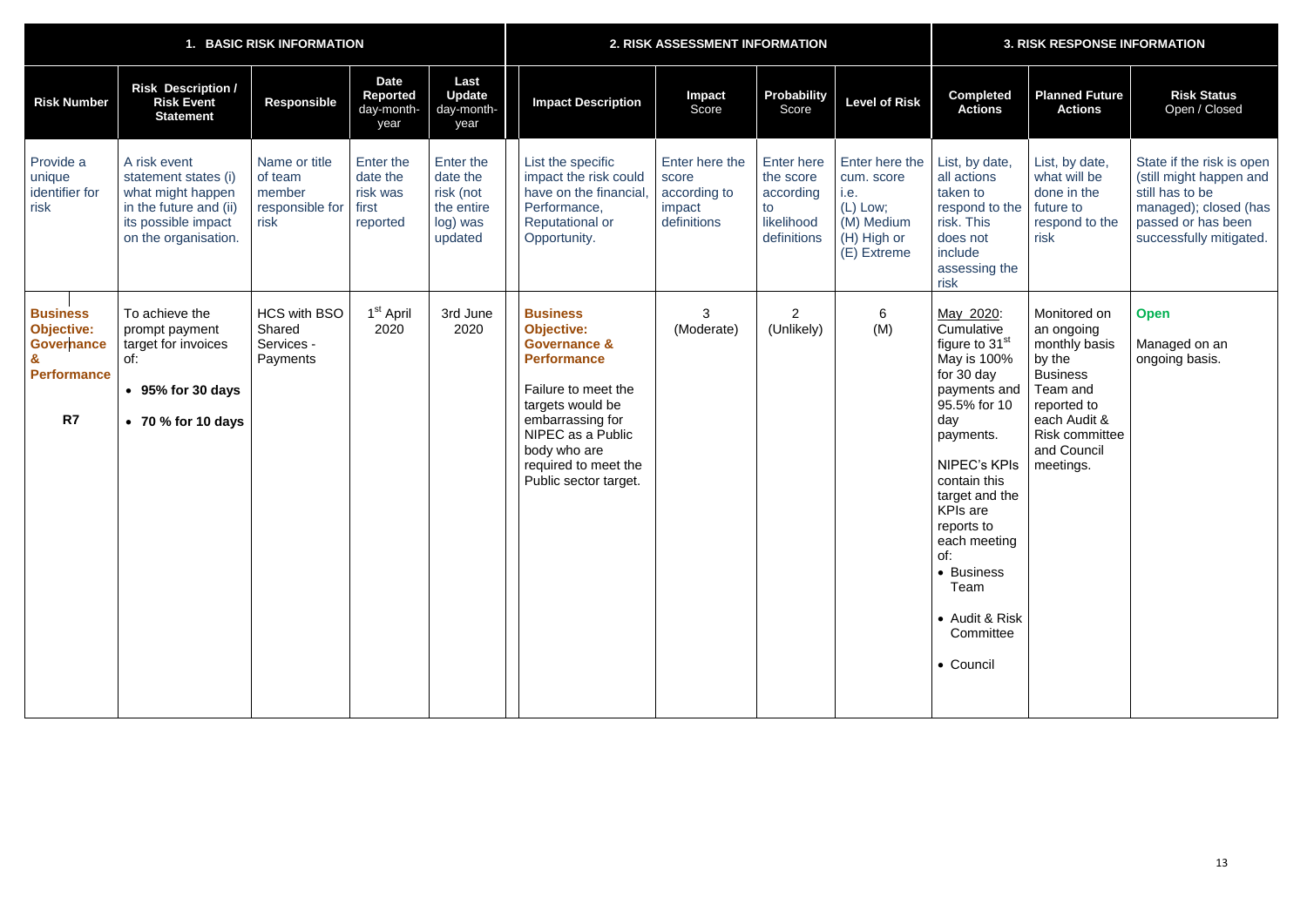| <b>1. BASIC RISK INFORMATION</b>                                                                                 |                                                                                                                                                                                                                                                                                                                                                                                                                              |                                                               |                                                        |                                                                         | 2. RISK ASSESSMENT INFORMATION                                                                                                                                                                                                                                                                                                                                                                                                                                                                                                                                                                    |                                                                  |                                                                                |                                                                                                | <b>3. RISK RESPONSE INFORMATION</b>                                                                                                                                                                                                                                                                                                                                                                                                                                                                                                        |                                                                                                                                                                                                                                                                                                                                                                                                                              |                                                                                                                                                   |
|------------------------------------------------------------------------------------------------------------------|------------------------------------------------------------------------------------------------------------------------------------------------------------------------------------------------------------------------------------------------------------------------------------------------------------------------------------------------------------------------------------------------------------------------------|---------------------------------------------------------------|--------------------------------------------------------|-------------------------------------------------------------------------|---------------------------------------------------------------------------------------------------------------------------------------------------------------------------------------------------------------------------------------------------------------------------------------------------------------------------------------------------------------------------------------------------------------------------------------------------------------------------------------------------------------------------------------------------------------------------------------------------|------------------------------------------------------------------|--------------------------------------------------------------------------------|------------------------------------------------------------------------------------------------|--------------------------------------------------------------------------------------------------------------------------------------------------------------------------------------------------------------------------------------------------------------------------------------------------------------------------------------------------------------------------------------------------------------------------------------------------------------------------------------------------------------------------------------------|------------------------------------------------------------------------------------------------------------------------------------------------------------------------------------------------------------------------------------------------------------------------------------------------------------------------------------------------------------------------------------------------------------------------------|---------------------------------------------------------------------------------------------------------------------------------------------------|
| <b>Risk Number</b>                                                                                               | <b>Risk Description /</b><br><b>Risk Event</b><br><b>Statement</b>                                                                                                                                                                                                                                                                                                                                                           | <b>Responsible</b>                                            | <b>Date</b><br><b>Reported</b><br>day-month-<br>year   | Last<br><b>Update</b><br>day-month-<br>year                             | <b>Impact Description</b>                                                                                                                                                                                                                                                                                                                                                                                                                                                                                                                                                                         | <b>Impact</b><br>Score                                           | <b>Probability</b><br>Score                                                    | <b>Level of Risk</b>                                                                           | <b>Completed</b><br><b>Actions</b>                                                                                                                                                                                                                                                                                                                                                                                                                                                                                                         | <b>Planned Future</b><br><b>Actions</b>                                                                                                                                                                                                                                                                                                                                                                                      | <b>Risk Status</b><br>Open / Closed                                                                                                               |
| Provide a<br>unique<br>identifier for<br>risk                                                                    | A risk event<br>statement states (i)<br>what might happen<br>in the future and (ii)<br>its possible impact<br>on the organisation.                                                                                                                                                                                                                                                                                           | Name or title<br>of team<br>member<br>responsible for<br>risk | Enter the<br>date the<br>risk was<br>first<br>reported | Enter the<br>date the<br>risk (not<br>the entire<br>log) was<br>updated | List the specific<br>impact the risk could<br>have on the financial<br>Performance,<br><b>Reputational or</b><br>Opportunity.                                                                                                                                                                                                                                                                                                                                                                                                                                                                     | Enter here the<br>score<br>according to<br>impact<br>definitions | <b>Enter here</b><br>the score<br>according<br>to<br>likelihood<br>definitions | Enter here the<br>cum. score<br>i.e.<br>$(L)$ Low;<br>(M) Medium<br>(H) High or<br>(E) Extreme | List, by date,<br>all actions<br>taken to<br>respond to the<br>risk. This<br>does not<br>include<br>assessing the<br>risk                                                                                                                                                                                                                                                                                                                                                                                                                  | List, by date,<br>what will be<br>done in the<br>future to<br>respond to the<br>risk                                                                                                                                                                                                                                                                                                                                         | State if the risk is open<br>(still might happen and<br>still has to be<br>managed); closed (has<br>passed or has been<br>successfully mitigated. |
| <b>Business</b><br><b>Objective</b><br><b>Governance</b><br>$\mathbf{a}$<br><b>Performance</b><br>R <sub>8</sub> | NIPEC fails to<br>achieve the required<br>financial funding to<br>cover the remaining<br>implementation of<br>the FNFM project.<br>Due to the size of<br>the funding<br>required this<br>would result in<br>NMC regulatory<br>requirement not<br>being supported<br>and if the project<br>is not ceased<br>within coming<br>weeks the<br>organisation<br>being in breach<br>of its Revenue<br><b>Resource Limit</b><br>(RRL) | CE and HCS                                                    | 27 April<br>2020                                       | 3rd June<br>2020                                                        | <b>Business Objective</b><br><b>Governance &amp;</b><br><b>Performance - 5D</b><br>An opening RRL<br>letter dated 27 March<br>2020 advised NIPEC<br>of its opening RRL<br>for 2020-21. With the<br>following statement:<br>"This opening<br>allocation does not<br>provide funding for<br>those projects<br>funded from the<br>Department's<br><b>Transformation Fund</b><br>in 2018/19 and<br>2019/20 as these will<br>be subject to<br>separate evaluations,<br>and decisions on<br>which projects will<br>continue and<br>associated funding<br>will follow<br>separately."<br>NIPEC would not | (Major)                                                          | 3<br>(Likely)                                                                  | 12<br>(H)                                                                                      | June 2020:<br>Correspondenc<br>e from CE to<br>DoH Sponsor<br><b>Branch</b><br>requesting<br>confirmation of<br>funding beyond<br>30 <sup>th</sup> June 2020.<br><b>NIPEC</b><br>regularly writes<br>to CNO<br>advising the<br>DoH of the<br>actions that<br>NIPEC would<br>be required to<br>take post 1<br>April 2020 if no<br>funding is<br>forthcoming-i.e.<br>that the project<br>will be ceased<br>so that no<br>financial liability<br>it incurred<br>Letters of reply<br>from DOH have<br>provided<br>extension to<br>funding on a | June 2020:<br>Update to<br><b>NIPEC Council</b><br>meeting on<br>current<br>position.<br>Monitored by<br>the CE and<br>Chair apprised<br>of the situation.<br>This will be<br>followed up<br>with DOH to<br>ascertain the<br>funding<br>position from<br>30 June 2020<br>and if<br>necessary<br>steps will be<br>taken to stand<br>down the<br>project to<br>ensure there is<br>no overspend.<br>Updates are<br>given at the | <b>Open</b><br>Risk is currently being<br>managed on an<br>ongoing basis.                                                                         |